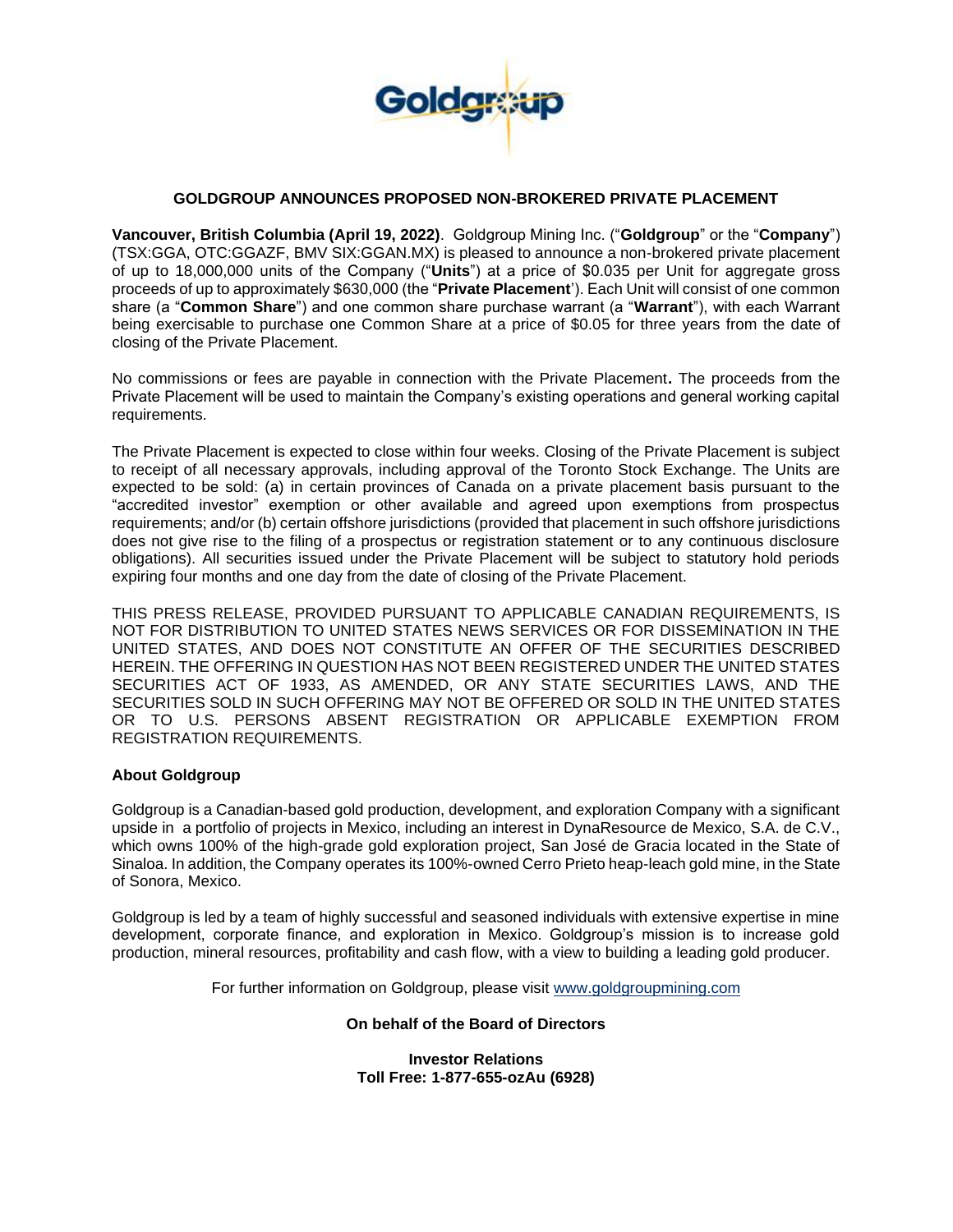*This press release shall not constitute an offer to sell or the solicitation of an offer to buy, nor shall there be any sale of these securities in any jurisdiction in which such offer, solicitation or sale would be unlawful prior to registration or qualification under the securities laws of any such jurisdiction. Such securities have not been, and will not be, registered under the United States Securities Act of 1933, as amended (the "U.S. Securities Act"), or any state securities laws, and, accordingly, may not be offered or sold within the United States, or to or for the account or benefit of persons in the United States or "U.S. Persons", as such term is defined in Regulation S promulgated under the U.S. Securities Act, unless registered under the U.S. Securities Act and applicable state securities laws or pursuant to an exemption from such registration requirements.*

*The TSX has neither reviewed nor accepts responsibility for the adequacy or accuracy of this release.*

## **CAUTIONARY NOTE REGARDING FORWARD-LOOKING INFORMATION**

*Certain information contained in this news release, including any information relating to future financial or operating performance, may be considered "forward-looking information" (within the meaning of applicable Canadian securities law) and "forward-looking statements" (within the meaning of the United States Private Securities Litigation Reform Act of 1995). These statements relate to analyses and other information that are based on forecasts of future results, estimates of amounts not yet determinable and assumptions of management. Actual results could differ materially from the conclusions, forecasts and projections contained in such forward-looking information.* 

*These forward-looking statements reflect Goldgroup's current internal projections, expectations or beliefs and are based on information currently available to Goldgroup. In some cases forward-looking information can be identified by terminology such as "may", "will", "should", "expect", "intend", "plan", "anticipate", "believe", "estimate", "projects", "potential", "scheduled", "forecast", "budget" or the negative of those terms or other comparable terminology. Certain assumptions have been made regarding the Private Placement and the Company, including the receipt of Toronto Stock Exchange approval, the proposed use of proceeds raised pursuant to the Private Placement and the Company's plans at the Cerro Prieto project. Many of these assumptions are based on factors and events that are not within the control of Goldgroup and there is no assurance they will prove to be correct.* 

*Forward-looking information is subject to a variety of known and unknown risks, uncertainties and other factors that could cause actual events or results to materially differ from those reflected in the forwardlooking information, and are developed based on assumptions about such risks, uncertainties and other factors including, without limitation: receipt of all required stock exchange and regulatory approvals; the scope, duration and impact of the COVID-19 pandemic; the scope, duration and impact of regulatory responses to the pandemic on the employees, business and operations; uncertainties related to actual capital costs operating costs and expenditures; production schedules and economic returns from Goldgroup's projects; uncertainties associated with development activities; uncertainties inherent in the estimation of mineral resources and precious metal recoveries; uncertainties related to current global economic conditions; fluctuations in precious and base metal prices; uncertainties related to the availability of future financing; potential difficulties with joint venture partners; risks that Goldgroup's title to its property could be challenged; political and country risk; risks associated with Goldgroup being subject to government regulation; risks associated with surface rights; environmental risks; Goldgroup's need to attract and retain qualified personnel; risks associated with potential conflicts of interest; Goldgroup's lack of experience in overseeing the construction of a mining project; risks related to the integration of businesses and assets acquired by Goldgroup; uncertainties related to the competitiveness of the mining industry; risk associated with theft; risk of water shortages and risks associated with competition for water; uninsured risks and inadequate insurance coverage; risks associated with potential legal proceedings; risks associated with community relations; outside contractor risks; risks related to archaeological sites; foreign currency risks; risks associated with security and human rights; and risks related to the need for reclamation activities on Goldgroup's properties, as well as the risk factors disclosed in Goldgroup's Annual Information Form and*